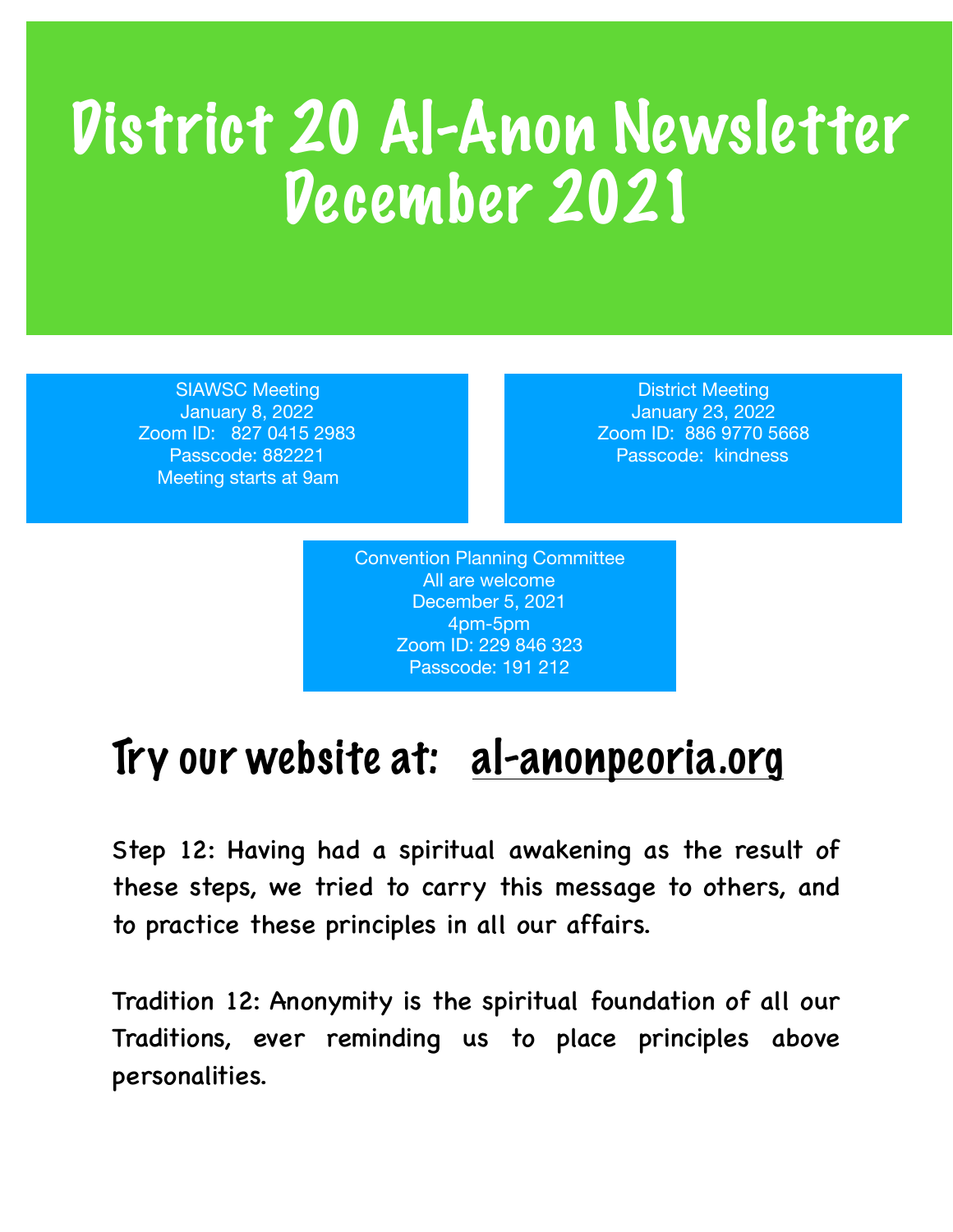Conept 12: The spiritual foundation for Al-Anon's world services is contained in the General Warranties of the Conference, Article 12 of the Charter.



Al-Anon Quote "With the serenity I find in Al-Anon many of my difficulties solve themselves without my help" (ODAT page 356)

## Mary's Musings

This is the time of year I often get together with family or at least think of my family. I think of my relationships from a young age. Where did I get those attitudes? Those unspoken rules? The ones that can push some siblings aside and draw others closer. The attitudes that paint one with irritation and another with no wrongs. Did I gang up on a sibling to make myself feel better? Do I want to continue that behavior? The attitudes I grew up with feel like they're in my bones. They put